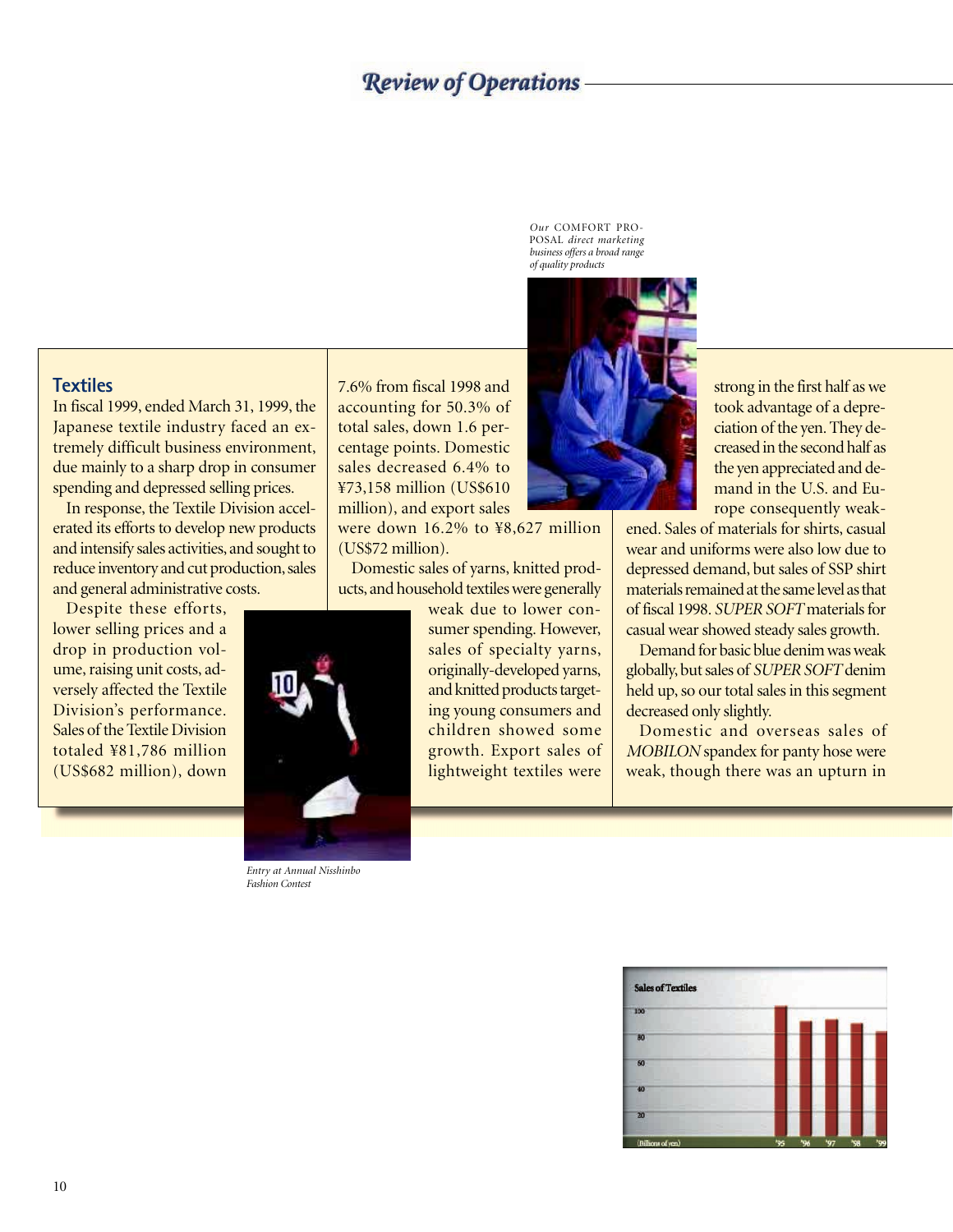*Our disc brakes are renowned for their quality*

Japan toward the end of fiscal 1999. Domestic sales of woven textiles and sales of stretch textiles in the U.S. and European markets increased. Overall sales in this segment increased slightly.

We expanded the range of applications of *OIKOS* non-woven all-cotton fabrics in the fields of household goods and medical materials, including sanitary materials, wet towels, gauze materials and operating gowns. We met a steady rise in demand for *OIKOS* in the agricultural materials field, such as for seedbeds.

We ran a strong 10th anniversary sales campaign for *COMFORT PROPOSAL*, our direct marketing business, and sales increased as a result. Steady sales of our original *SUPER SOFT* yarns products also contributed to the *COMFORT PRO-POSAL* results.

# **Non-textiles**

Sales of the Non-textiles Division, adversely affected by continued recession in Japan, totaled ¥80,876 million (US\$674 million), down 1.2% from fiscal 1998. The ratio of

non-textiles to total sales was 49.7%, up 1.6 percentage points. Sales of ABS and household paper increased. Export sales of automobile brakes and machine tools also increased, contributing to a 19.0% increase in total export sales to ¥6,298 million (US\$52 million).

#### *Automobile Brakes*

Sales of automobile brakes, at ¥39,565 million (US\$330 million), were almost the same as



for fiscal 1998. Sales of ABS and exports increased, but these gains were offset by the effects of reduced domestic automobile production.

with our ABS. However, intensifying price competition led to lower

profit.

Sales of friction materials and foundation brakes decreased, as did profit, reflecting the difficult conditions in the industry.

Sales of ABS increased 10.0% to ¥14,777 million (US\$123 million), helped by the greater usage of ABS generally and an increase in the number of car models fitted



*Our ABS is fitted in the Honda CAPA (©Honda Motor Co., Ltd.)*

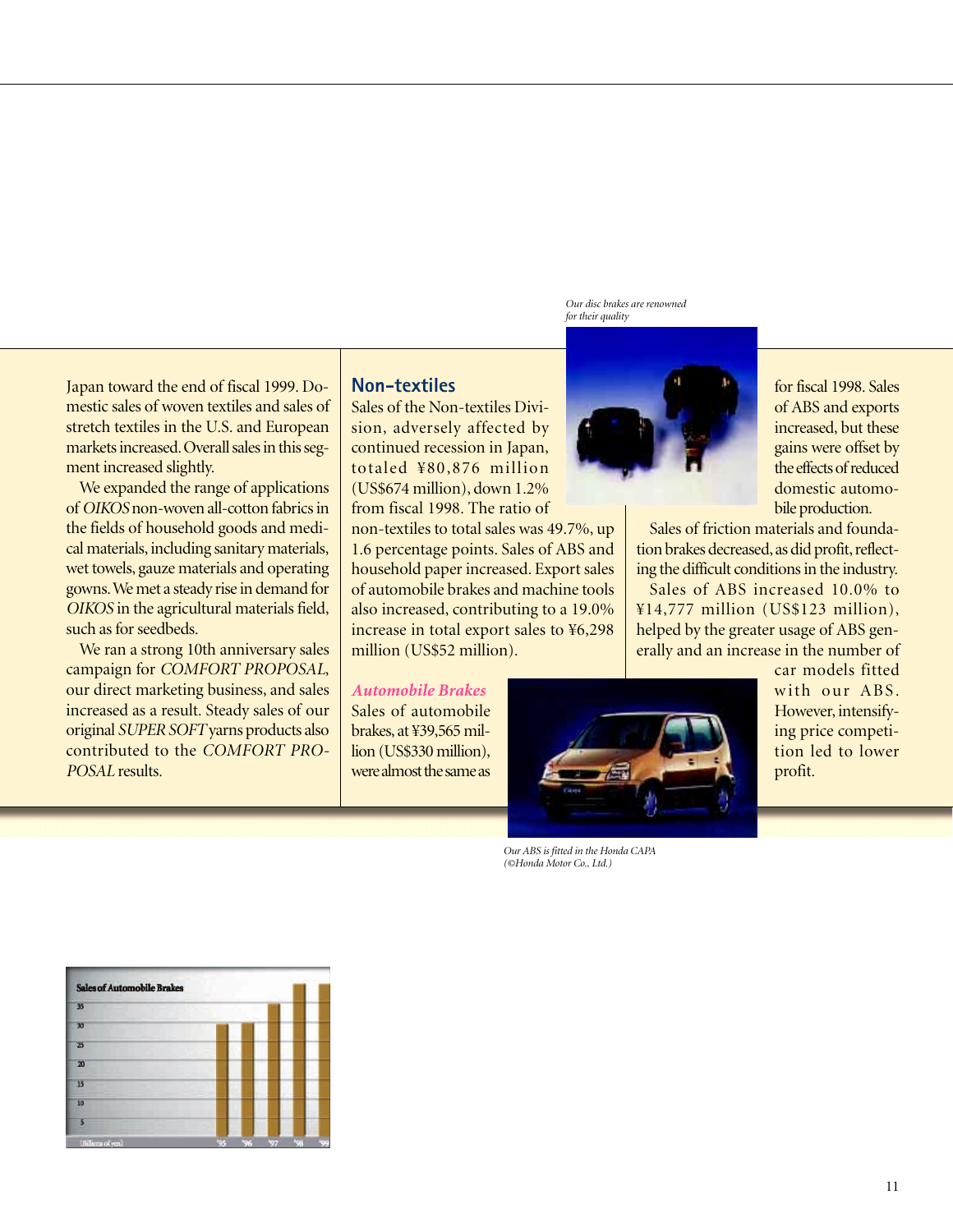### *Machine Tools*

We increased export sales of machine tools, mainly to the U.S. and European markets. However, domestic sales decreased due to a reduction in capital investment on the part of our major client industries. Sales of machine tools decreased 9.2% to ¥7,565 million (US\$63 million).

In the customized machine tool field, delayed capital investment by the automobile industry, one of our major client industries, resulted in lower sales and profit.

Domestic demand for general-purpose machine tools was sluggish, reflecting the recession in the domestic economy. How-

*Our CNC turret punch cell*

ever, exports increased, helped by strong demand in the U.S., and overall sales were up.

*Chemical Products* Sales of chemical products fell

12.5% to ¥10,008 million (US\$83 million), affected by weakness in the construction and automobiles industries, our major client industries.

Polyurethane foams, our major line in this sector, faced stagnant demand and both sales and profit decreased.

We increased our production capacity for polyurethane elastomers in the second half of fiscal 1999 in response to an increase in demand, and sales showed a modest increase. Profit decreased due to a rise in

depreciation costs. We faced an adverse business environment for carbon

*We've got it covered.* AIRLITE-FRU *high-strength, corrosionresistant glass fiber-reinforced polyurethane foam*



products as demand in the semiconductor industry, our major client industry, fell. We responded by developing new applications and creating new markets, and sales held up as

a consequence. Profit decreased due to a drop in selling prices.

In November 1998, we completed construction of the Chiba Plant's No. 2 production line for polyurethane foams, and the line started operations in March 1999. Also in March 1999, we completed construction of a building for the No. 3 production line, intended to further enhance our overall polyurethane foams production capacity. In November 1998, we completed construction of



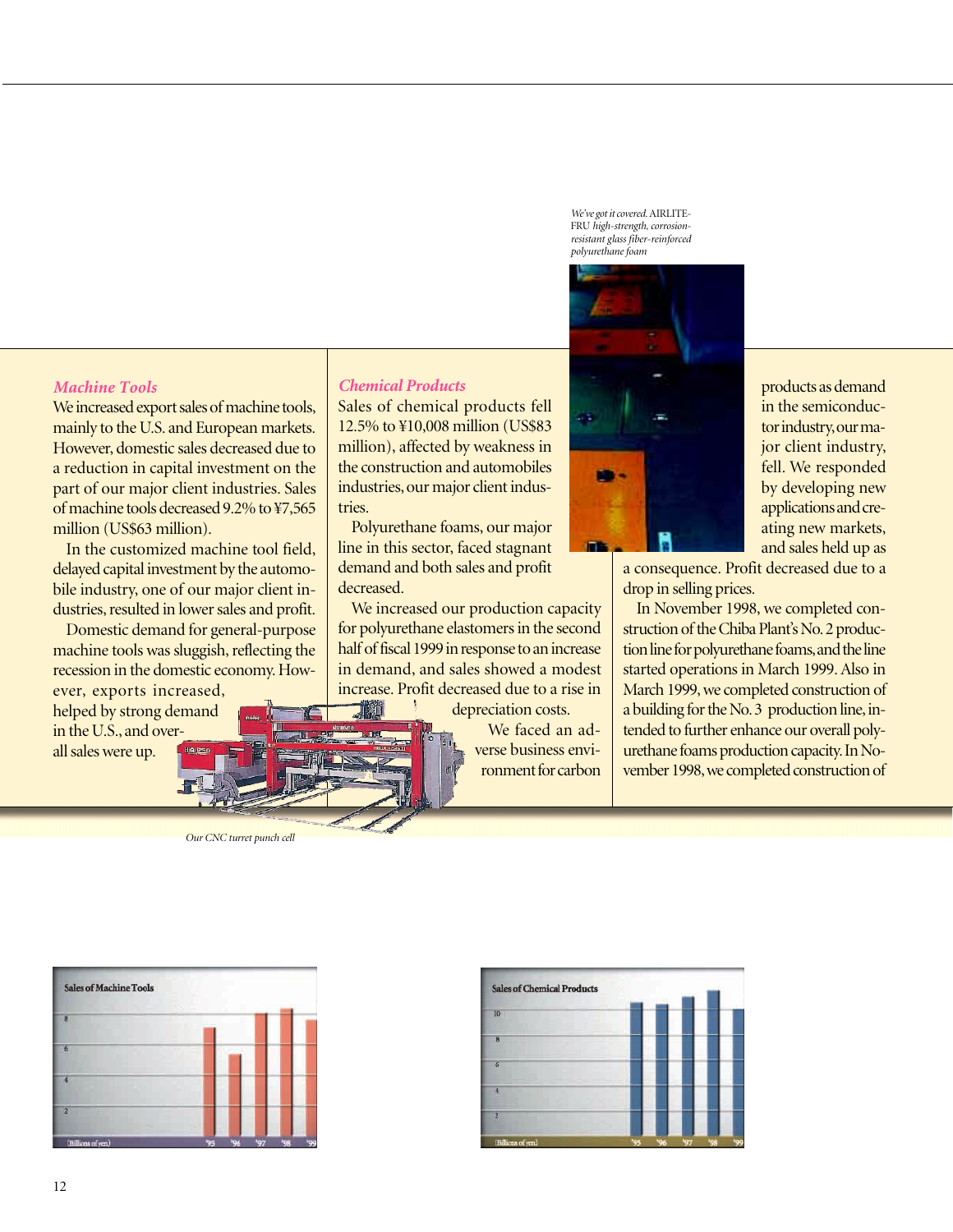FLEUVE*, newly-developed, high-quality fine paper*



the Tokushima Plant's No. 2 production line for polyurethane elastomers.

#### *Papers*

Sales of papers increased 4.7% to ¥20,131 million (US\$168 million).

In the household papers field, sales of roll products, such as toilet paper and kitchen towels, made from both pulp paper and recycled paper, grew steadily. Their selling prices rose toward the end of fiscal 1999, compared with mid-fiscal 1999, leading to increases in both sales and profit.

Sales of fine papers decreased and prices were low, reflecting both the economic recession and intensified competition. Sales and profit were down substantially.

We developed new applications for synthetic papers and made determined and successful efforts to expand sales. How-

ever, excessive development costs affected profit, which was almost the same as for fiscal 1998.

In the label printing field, sales of existing products remained weak. Sales of new products for a card application increased, contributing to slight increases in both sales and profit.

## *Others*

Sales of this sector totaled ¥3,608 million (US\$30 million), an increase of 10.9% over fiscal 1998. Sales broke down as follows: Real estate leasing ¥2,435 million (US\$20 million), Computer Color Matching (CCM) systems (CHOSHOKU-SENKA) and other products ¥1,173 million (US\$10 million).

In the real estate leasing sector, construction by the lessee of a shopping center on the land previously occupied by factory ancillary facilities on the site of the Shimada Plant was completed in March 1999. At Tosaki, the planning stage has been completed for a new department store and shopping mall for the lessee. These are scheduled to be integrated into the existing shopping center there in October 2000. At Tokushima, we plan to sell a parcel of unused land to the local government. We are also planning to lease another parcel of land at the same location to a shopping center.



*Open for business, the new shopping center within the Shimada Plant site*

| <b>Sales of Papers</b> |  |     |     |     |     |  |
|------------------------|--|-----|-----|-----|-----|--|
| 20                     |  |     |     |     |     |  |
| 15                     |  |     |     |     |     |  |
| 10                     |  |     |     |     |     |  |
| Б                      |  |     |     |     |     |  |
| (Billions of yea)      |  | 495 | '96 | *97 | 498 |  |

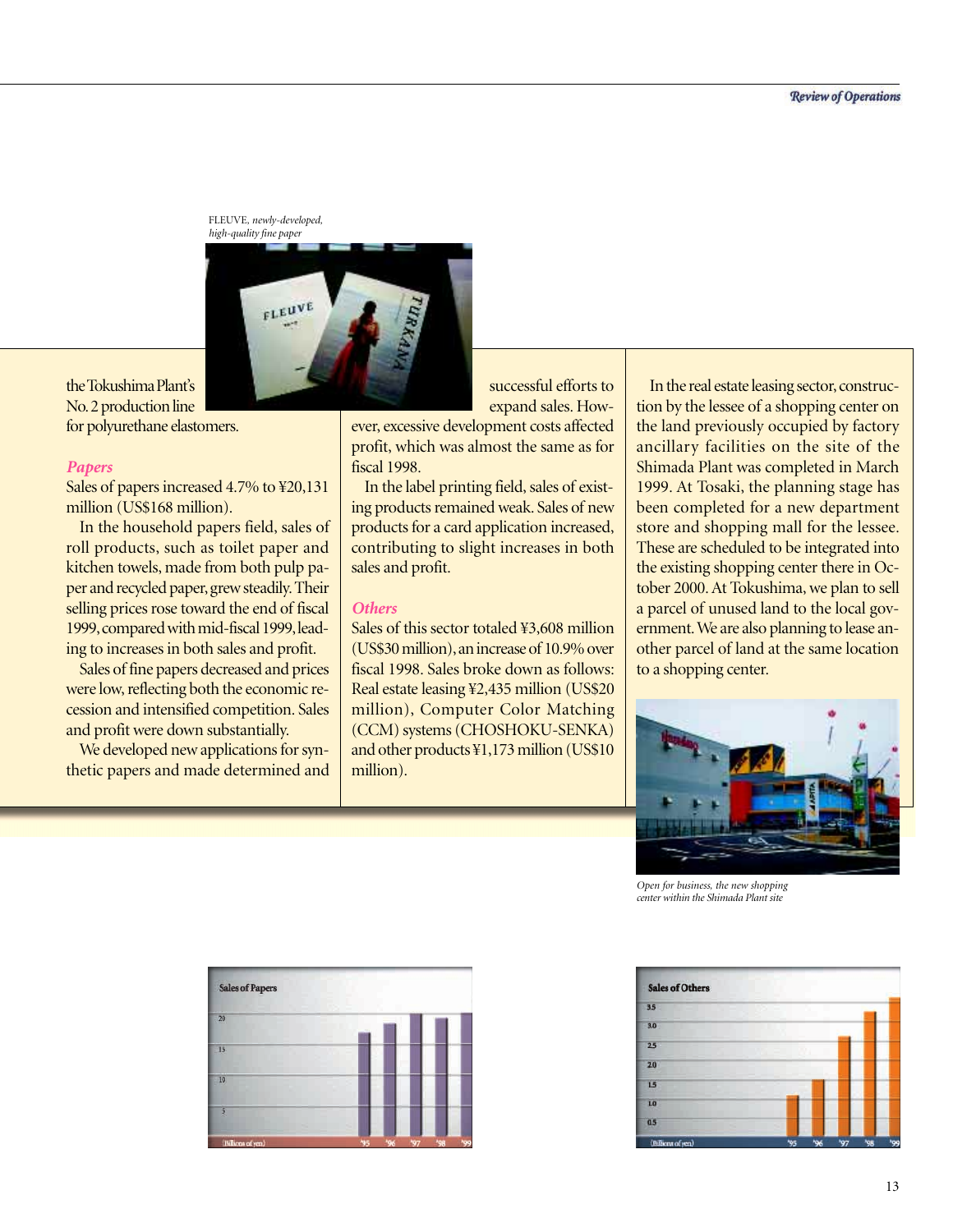# **Non-Consolidated Operating Results**

On a non-consolidated basis, net sales for fiscal 1999, ended 31st March, 1999, totaled ¥162,662 million (US\$1,356 million), a decrease of 4.5% from fiscal 1998.

During fiscal 1999, the Textile Division faced a difficult business environment due to continuing weak consumer spending and sluggish market conditions, and profit was down substantially. Textile sales amounted to ¥81,786 million (US\$682 million), a decrease of 7.6% from fiscal 1998 and accounting for 50.3% of total sales, down 1.6 percentage points. Non-textile sales totaled ¥80,876 million (US\$674 million), a decrease of 1.2% from fiscal 1998 and accounting for 49.7% of total sales, up 1.6 percentage points. Sales were down for most products, with these decreases owing to weak demand due to the stagnant economy, and profit was down as a result\*.

Cost of sales decreased 3.6% to ¥145,480 million (US\$1,212 million). The ratio of cost of sales to net sales increased 0.8 percentage points to 89.4%. Selling, general and administrative expenses increased 1.1% to ¥16,530 million (US\$138 million). Despite a 4.5% drop in net sales, costs and expenses decreased only 3.2% to ¥162,010 million (US\$1,350 million), resulting in a 78.5% decrease in operating income to ¥652 million (US\$5 million).

Gain on sales of securities amounted to ¥9,153 million (US\$76 million). There was a loss of ¥5,422 million (US\$45 million) on devaluation of securities, which included an amount of ¥4,631 million (US\$39 million) on equity in Nisshinbo California Inc., a joint venture textile subsidiary in the U.S. that performed poorly. As a result, other income (net) increased 493.6% to ¥3,336 million (US\$28 million). Income before income taxes was ¥3,988 million (US\$33 million), an increase of 10.8%. Income taxes amounted to ¥2,050 million (US\$17 million). Consequently, net income was ¥1,938 million (US\$16 million), an increase of 7.2% over fiscal 1998. Net income per share was ¥8.19 (US\$0.07), up ¥0.55 (US\$0.005). Return on equity increased 0.1 percentage point to 1.2%.

The total dividend per share for fiscal 1999 was ¥7.00 (US\$0.06), the same as for fiscal 1998. Cash dividends totaled ¥1,656 million (US\$14 million), representing a payout ratio of 85.4%, down 6.2 percentage points. Nisshinbo's basic policy to maintain dividends at a stable level remains unchanged.

\* For details of divisional results, please see "Review of Operations."

#### **Non-Consolidated Financial Position**

Total assets as of 31st March, 1999 stood at ¥273,693 million (US\$2,281 million), up 9.6% over fiscal 1998. Despite an increase in time deposits, current assets decreased 4.4% to ¥124,602 million (US\$1,038 million), due to a decline in marketable securities, accounts receivable trade, receivables from subsidiaries and affiliates, and inventory. The decreases in accounts receivable trade, and receivables from subsidiaries and affiliates was due mainly to sales of such receivables. Property, plant and equipment increased 0.4% to ¥78,214 million (US\$652 million). Investments and other assets increased 70.5% to ¥70,877 million (US\$591 million). This rise was due mainly to increases in investment securities, up ¥7,634 million (US\$64 million), investments in and advances to subsidiaries and affiliates, up ¥8,976 million (US\$75 million), and accounts receivable for the sale of the land of Tokyo Plant, ¥12,666 million (US\$106 million).

Although the current portion of long-term debt decreased, owing to the maturing of convertible bonds, current liabilities increased 2.6% to ¥58,188 million (US\$485 million). This increase was due mainly to a rise in short-term bank loans. Long-term liabilities increased 84.8% to ¥48,335 million (US\$403 million), due mainly to an increase in other long-term liabilities arising from the method used to account for the proceeds from the sale of the land of Tokyo Plant.

Total current and long-term liabilities amounted to ¥106,523 million (US\$888 million), up 28.5%. Shareholders' equity was ¥167,170 million (US\$1,393 million), up 0.1%. Shareholders' equity ratio was 61.1%, down 5.7 percentage points. Shareholders' equity per share was ¥707.02 (US\$5.89), an increase of ¥0.94 (US\$0.008).

#### **Consolidated Results**

On a consolidated basis, net sales for fiscal 1999 totaled ¥226,800 million (US\$1,890 million), down 5.6% from fiscal 1998 and representing 1.39 times the non-consolidated figure, lower than the 1.41 recorded for fiscal 1998. Textile sales decreased 8.8% to ¥90,218 million (US\$752 million). This was due to weak consumer spending and generally adverse market conditions, the same as for the non-consolidated results. Sales of automobile brakes increased 0.4% to ¥39,998 million (US\$333 million) due to an increase in sales of ABS products. Sales of papers totaled ¥26,933 million (US\$224 million), an increase of 4.0%, due mainly to a recovery in the market for household papers. Real estate sales totaled ¥3,617 million (US\$30 million), down 0.1% from fiscal 1998. Sales of other businesses\*\* decreased 8.2% to ¥66,033 million (US\$550 million), due to the negative impact of the ongoing recession. The ratios of textile, automobile brake, paper, real estate, and other sales to total sales were 39.8%, 17.6%, 11.9%, 1.6% and 29.1%, respectively.

Operating income was ¥373 million (US\$3 million), down 90.6% and representing 0.57 times the non-consolidated figure, compared to the 1.31 figure recorded for fiscal 1998. Both the Company and its subsidiaries had poor results. Other income (net) totaled ¥8,231 million (US\$69 million), due mainly to gain on sales of securities of ¥9,220 million (US\$77 million).

As a result, net income was ¥4,161 million (US\$35 million), an increase of 282.8% and representing 2.15 times the non-consolidated figure. Net income per share was ¥17.60 (US\$0.15). Return on equity on a consolidated basis increased 1.6 percentage points to 2.1%.

\*\* Other businesses include mechatronics, chemical products, electronic equipment, and other businesses.